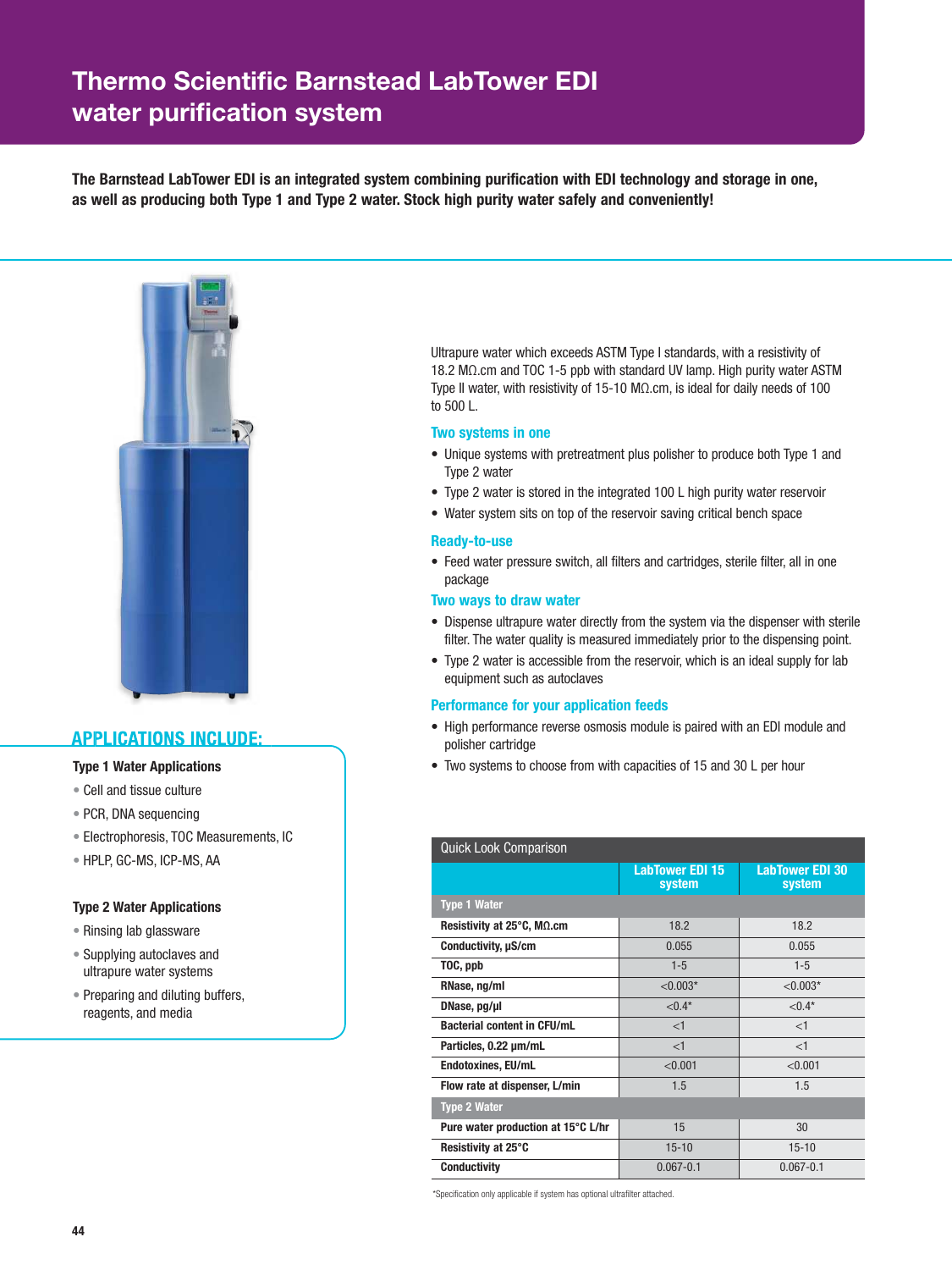# **dual quality system** with **EDI** technology

### **Compact, stylish, mobile**

- Free-standing unit takes up no bench space
- Easily relocated with bottom-mounted rollers

### **Safe operation**

- Microprocessor control for automatic operation
- Continuous monitoring of all critical parameters
- Recirculation pump protects purified water from bacterial growth during standstill

### **GLP-compliant documentation**

- Real-time clock and code-protected operating system prevents unauthorized changes to system settings
- RS-232 interface with adjustable send-interval for safe data transfer of all measured data, faults, date and time to a PC computer or log printer
- Digital microprocessor control automatically monitors and stores faults from the last four weeks
- USP-compliant conductivity measurement with temperature compensation that can be switched on or off

### **100 L Integrated polyethylene reservoir safely stores Type 2 water**

- Automatic water recirculation in the reservoir moves water across a special polisher module ensuring fresh Type 2 water on demand
- High-purity water reservoir outlet for convenient drainage
- Efficient cleaning and disinfection enhanced by conical bottom design for completely emptying reservoir
- Integrated reservoir provides 100 L of purified water storage
- Sterile vent filter and reservoir overflow prevents internal contamination by microorganisms from the surrounding air
- Optional CO<sub>2</sub> adsorber prevents CO<sub>2</sub> adsorption into the water, which would reduce cartridge life.
- Highly visible reservoir volume display on LabTower controller
- Customize volume stored in the reservoir via the controller



Quickly view reservoir level (volume in %) with highlyvisible continuous monitor

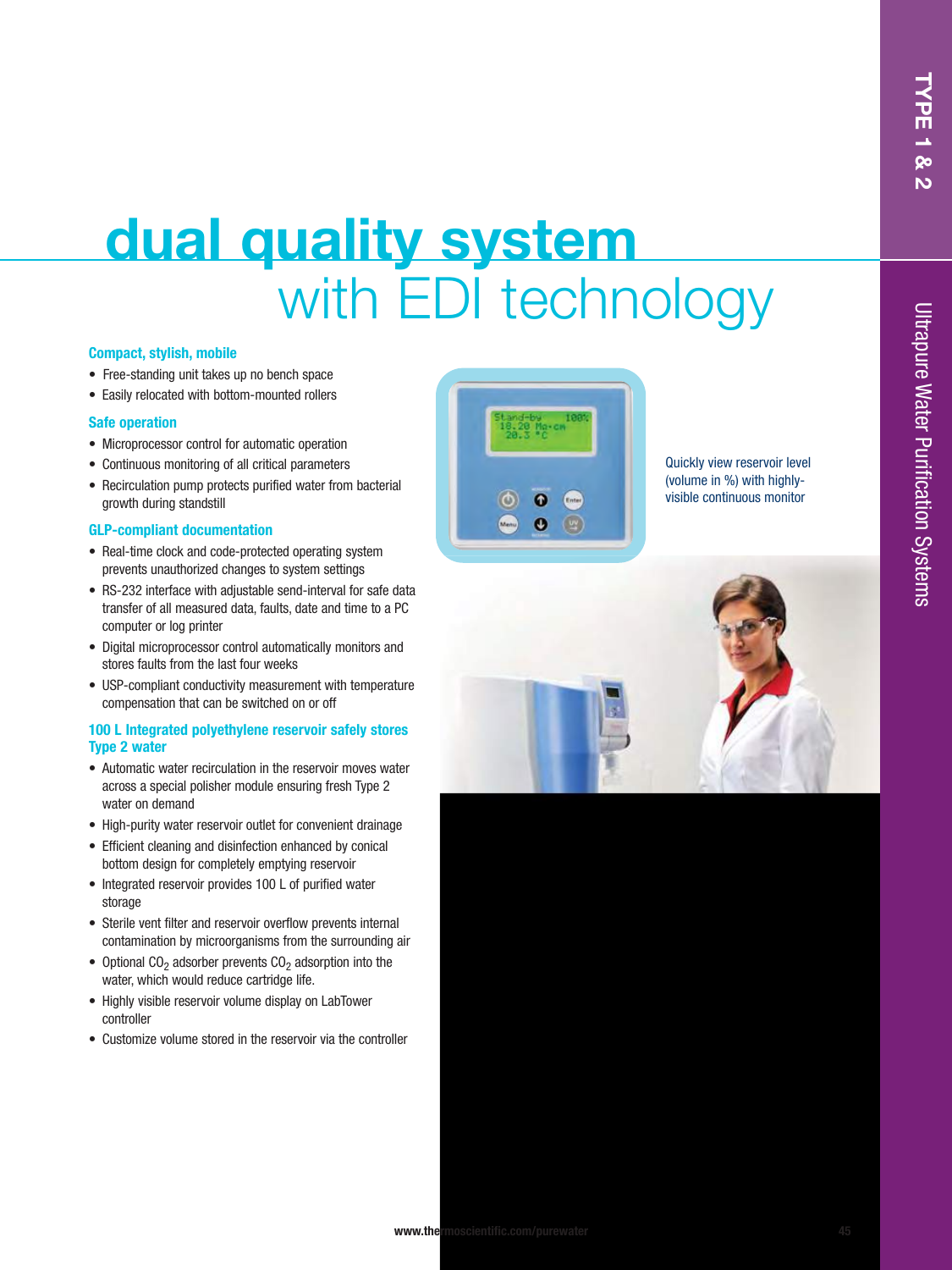## **Thermo Scientific Barnstead LabTower EDI water purification system (continued)**





**Electrodeionization, EDI,** unites two proven technologies for producing ultrapure water: Electrodialysis and ion exchange. In contrast to conventional ion exchange in which resins must be either chemically regenerated or the cartridge discarded, EDI utilizes an electric current for continual resin regeneration.

## **Technologies that keep you one step ahead**

- Constant high efficiency of the ion exchange layer bed produces consistently high quality water
- No regeneration chemicals required and no disposal of cartridges, making this technology friendly for the environment
- No exchange of spent resins or cartridges saves cost
- High-purity water when you need it with no wait time



## **How EDI works**

Several layers of ion selective membranes are situated between an anode and a cathode. Layered ion exchange resin beds and concentrate chambers are alternately positioned between them.

On applying an electric voltage, water ( $H_2$ 0) is split into  $H^+$  and OH– in the cell.

The H<sup>+</sup> and Na<sup>+</sup> cations can migrate through the cation permeable membranes, anions through the anion permeable membranes.

The ions migrate in the direction of the applied voltage, i.e. anions to the positive pole (anode), cations to the negative pole (cathode). The water ions that migrate through an ion exchange chamber displace salt ions retained by the ion exchange resins and so continually regenerate the resins.

The salt ions migrate through the appropriate ion selective membranes into the concentrate chambers and are flushed out by water. As all concentration chambers are flushed, excess H<sup>+</sup> and OH<sup>-</sup> ions can again combine to form  $H_2O$ .